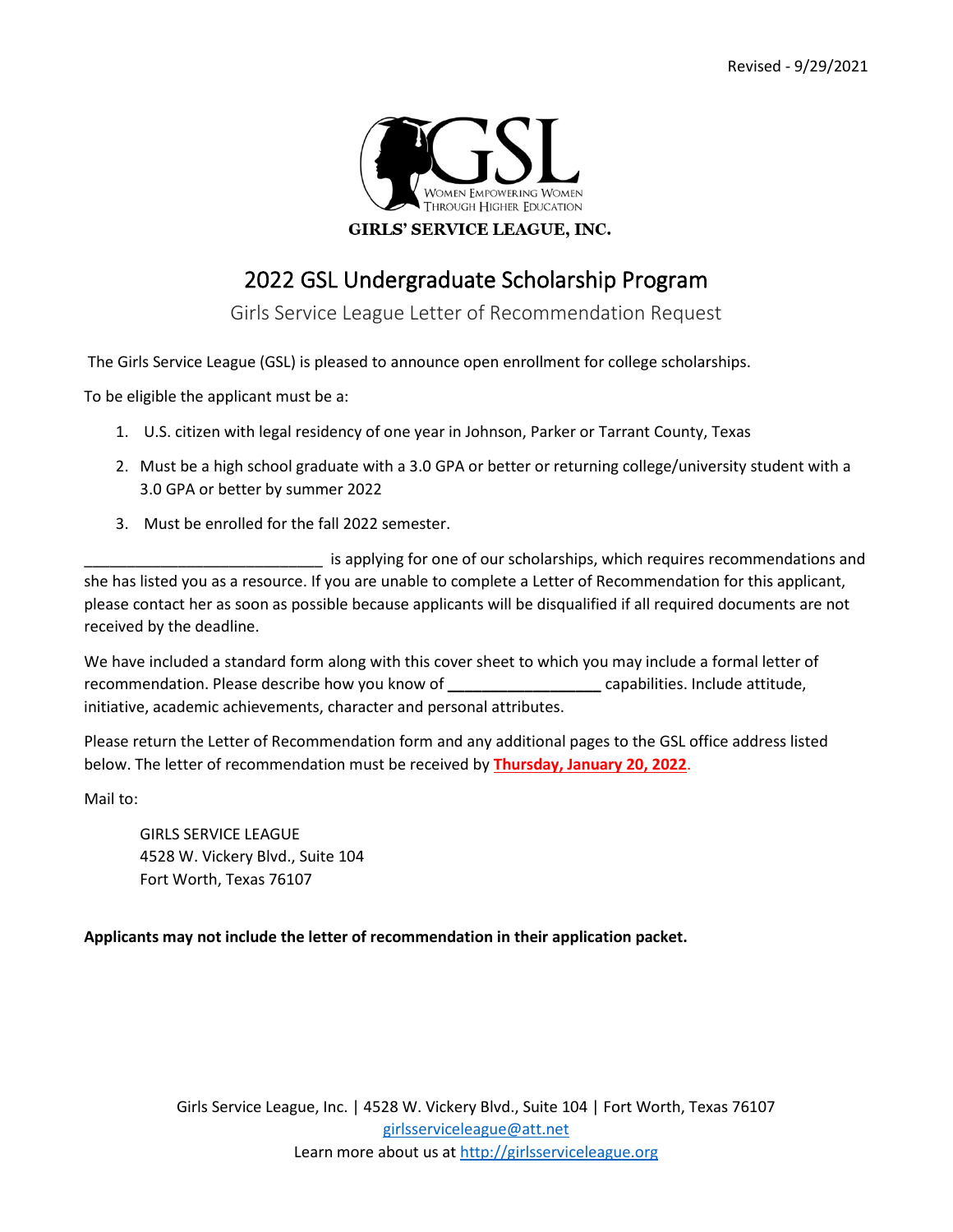### **GSL LETTER OF RECOMMENDATION**

| Re:                                                                                                     | (full name of applicant) |  |  |
|---------------------------------------------------------------------------------------------------------|--------------------------|--|--|
| The above-named applicant has applied to this organization for an educational scholarship to assist her |                          |  |  |

in attending college. We would appreciate your cooperation in helping us to make a decision that will be best for this applicant.

| How long have you known the applicant (indicate by number of years or months)? |  |
|--------------------------------------------------------------------------------|--|
|--------------------------------------------------------------------------------|--|

In what capacity have you known her?

What is your opinion as to the following characteristics?

| Dedication to commitment:  |                   |               |  |
|----------------------------|-------------------|---------------|--|
| Poor $\Box$                | Average           | Above Average |  |
| Motivation:                |                   |               |  |
| Poor $\Box$                | Average           | Above Average |  |
| Intellectual ability:      |                   |               |  |
| Poor                       | Average $\lfloor$ | Above Average |  |
| Integrity and reliability: |                   |               |  |
| Poor $\vert \ \vert$       | Average           | Above Average |  |
| Relationship with others:  |                   |               |  |
| Poor                       | Average           | Above Average |  |

Girls Service League, Inc. | 4528 W. Vickery Blvd., Suite 104 | Fort Worth, Texas 76107

[girlsserviceleague@att.net](mailto:girlsserviceleague@att.net)  Learn more about us a[t http://girlsserviceleague.org](http://girlsserviceleague.org/)

Page **2** of **3**